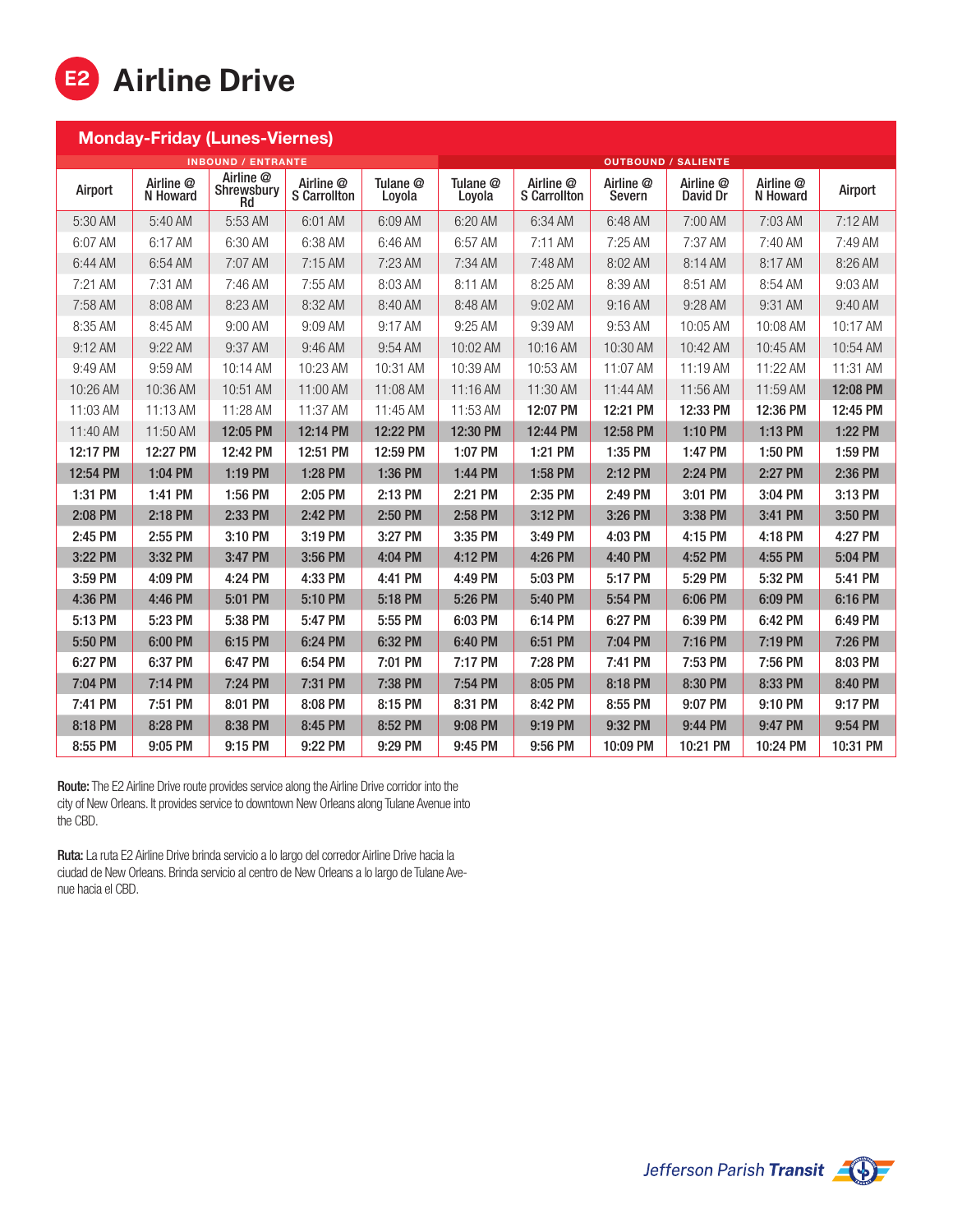

| Saturday & Holidays (Sábado y días feriados) |                                             |                                             |                                  |                    |                            |                                  |                            |                       |                       |           |  |
|----------------------------------------------|---------------------------------------------|---------------------------------------------|----------------------------------|--------------------|----------------------------|----------------------------------|----------------------------|-----------------------|-----------------------|-----------|--|
| <b>INBOUND / ENTRANTE</b>                    |                                             |                                             |                                  |                    | <b>OUTBOUND / SALIENTE</b> |                                  |                            |                       |                       |           |  |
| Airport                                      | Airline <sup><sup>®</sup></sup><br>N Howard | Airline @<br><b>Shrewsbury</b><br><b>Rd</b> | Airline @<br><b>S</b> Carrollton | Tulane @<br>Loyola | Tulane @<br>Loyola         | Airline @<br><b>S</b> Carrollton | Airline @<br><b>Severn</b> | Airline @<br>David Dr | Airline @<br>N Howard | Airport   |  |
| 6:10 AM                                      | 6:20 AM                                     | 6:35 AM                                     | 6:48 AM                          | 7:01 AM            | 7:05 AM                    | 7:20 AM                          | 7:33 AM                    | 7:45 AM               | 7:48 AM               | 7:58 AM   |  |
| 7:10 AM                                      | 7:20 AM                                     | 7:35 AM                                     | 7:48 AM                          | 8:01 AM            | 8:05 AM                    | 8:20 AM                          | 8:33 AM                    | 8:45 AM               | 8:48 AM               | 8:58 AM   |  |
| 8:10 AM                                      | 8:20 AM                                     | 8:35 AM                                     | 8:48 AM                          | $9:01$ AM          | $9:05$ AM                  | $9:20$ AM                        | 9:33 AM                    | $9:45$ AM             | $9:48$ AM             | $9:58$ AM |  |
| $9:10$ AM                                    | 9:20 AM                                     | 9:35 AM                                     | 9:48 AM                          | 10:01 AM           | 10:05 AM                   | 10:20 AM                         | 10:33 AM                   | 10:45 AM              | 10:48 AM              | 10:58 AM  |  |
| 10:10 AM                                     | 10:20 AM                                    | 10:35 AM                                    | 10:48 AM                         | 11:01 AM           | $11:05$ AM                 | 11:20 AM                         | 11:33 AM                   | 11:45 AM              | 11:48 AM              | 11:58 AM  |  |
| 11:10 AM                                     | 11:20 AM                                    | 11:35 AM                                    | 11:48 AM                         | 12:01 PM           | 12:05 PM                   | 12:20 PM                         | 12:33 PM                   | 12:45 PM              | 12:48 PM              | 12:58 PM  |  |
| 12:10 PM                                     | 12:20 PM                                    | 12:35 PM                                    | 12:48 PM                         | 1:01 PM            | 1:05 PM                    | 1:20 PM                          | 1:33 PM                    | 1:45 PM               | 1:48 PM               | 1:58 PM   |  |
| 1:10 PM                                      | 1:20 PM                                     | 1:35 PM                                     | 1:48 PM                          | 2:01 PM            | 2:05 PM                    | 2:20 PM                          | 2:33 PM                    | 2:45 PM               | 2:48 PM               | 2:58 PM   |  |
| 2:10 PM                                      | 2:20 PM                                     | 2:35 PM                                     | 2:48 PM                          | 3:01 PM            | 3:05 PM                    | 3:20 PM                          | 3:33 PM                    | 3:45 PM               | 3:48 PM               | 3:58 PM   |  |
| 3:10 PM                                      | 3:20 PM                                     | 3:35 PM                                     | 3:48 PM                          | 4:01 PM            | 4:05 PM                    | 4:20 PM                          | 4:33 PM                    | 4:45 PM               | 4:48 PM               | 4:58 PM   |  |
| 4:10 PM                                      | 4:20 PM                                     | 4:35 PM                                     | 4:48 PM                          | 5:01 PM            | 5:05 PM                    | 5:20 PM                          | 5:33 PM                    | 5:45 PM               | 5:48 PM               | 5:58 PM   |  |
| 5:10 PM                                      | 5:20 PM                                     | 5:35 PM                                     | 5:48 PM                          | 6:01 PM            | 6:05 PM                    | 6:20 PM                          | 6:33 PM                    | 6:45 PM               | 6:48 PM               | 6:58 PM   |  |
| 6:10 PM                                      | 6:20 PM                                     | 6:35 PM                                     | 6:48 PM                          | 7:01 PM            | 7:05 PM                    | 7:20 PM                          | 7:33 PM                    | 7:45 PM               | 7:48 PM               | 7:58 PM   |  |
| 7:10 PM                                      | 7:20 PM                                     | 7:35 PM                                     | 7:48 PM                          | 8:01 PM            | 8:05 PM                    | 8:20 PM                          | 8:33 PM                    | 8:45 PM               | 8:48 PM               | 8:58 PM   |  |
| 8:10 PM                                      | 8:20 PM                                     | 8:35 PM                                     | 8:48 PM                          | 9:01 PM            | 9:05 PM                    | 9:20 PM                          | 9:33 PM                    | 9:45 PM               | 9:48 PM               | 9:58 PM   |  |

## Sunday (Domingo)

|            |                              | <b>INBOUND / ENTRANTE</b>            |                                                 |                    | <b>OUTBOUND / SALIENTE</b> |                                  |                     |                       |                       |                |  |
|------------|------------------------------|--------------------------------------|-------------------------------------------------|--------------------|----------------------------|----------------------------------|---------------------|-----------------------|-----------------------|----------------|--|
| Airport    | Airline @<br><b>N</b> Howard | Airline @<br><b>Shrewsbury</b><br>Rd | Airline <sup><sup>®</sup></sup><br>S Carrollton | Tulane @<br>Loyola | Tulane @<br>Loyola         | Airline @<br><b>S</b> Carrollton | Airline @<br>Severn | Airline @<br>David Dr | Airline @<br>N Howard | <b>Airport</b> |  |
| 6:10 AM    | 6:20 AM                      | 6:35 AM                              | 6:48 AM                                         | 7:01 AM            | 7:05 AM                    | 7:20 AM                          | 7:33 AM             | 7:45 AM               | 7:48 AM               | 7:58 AM        |  |
| 7:10 AM    | 7:20 AM                      | 7:35 AM                              | 7:48 AM                                         | 8:01 AM            | 8:05 AM                    | 8:20 AM                          | 8:33 AM             | 8:45 AM               | 8:48 AM               | 8:58 AM        |  |
| 8:10 AM    | 8:20 AM                      | 8:35 AM                              | 8:48 AM                                         | $9:01$ AM          | $9:05$ AM                  | 9:20 AM                          | 9:33 AM             | $9:45$ AM             | 9:48 AM               | 9:58 AM        |  |
| $9:10$ AM  | $9:20$ AM                    | 9:35 AM                              | 9:48 AM                                         | 10:01 AM           | 10:05 AM                   | 10:20 AM                         | 10:33 AM            | 10:45 AM              | 10:48 AM              | 10:58 AM       |  |
| 10:10 AM   | 10:20 AM                     | 10:35 AM                             | 10:48 AM                                        | 11:01 AM           | 11:05 AM                   | 11:20 AM                         | 11:33 AM            | 11:45 AM              | 11:48 AM              | 11:58 AM       |  |
| $11:10$ AM | 11:20 AM                     | 11:35 AM                             | 11:48 AM                                        | 12:01 PM           | 12:05 PM                   | 12:20 PM                         | 12:33 PM            | 12:45 PM              | 12:48 PM              | 12:58 PM       |  |
| 12:10 PM   | 12:20 PM                     | 12:35 PM                             | 12:48 PM                                        | 1:01 PM            | 1:05 PM                    | 1:20 PM                          | 1:33 PM             | 1:45 PM               | 1:48 PM               | 1:58 PM        |  |
| 1:10 PM    | 1:20 PM                      | 1:35 PM                              | 1:48 PM                                         | 2:01 PM            | 2:05 PM                    | 2:20 PM                          | 2:33 PM             | 2:45 PM               | 2:48 PM               | 2:58 PM        |  |
| 2:10 PM    | 2:20 PM                      | 2:35 PM                              | 2:48 PM                                         | 3:01 PM            | 3:05 PM                    | 3:20 PM                          | 3:33 PM             | 3:45 PM               | 3:48 PM               | 3:58 PM        |  |
| 3:10 PM    | 3:20 PM                      | 3:35 PM                              | 3:48 PM                                         | 4:01 PM            | 4:05 PM                    | 4:20 PM                          | 4:33 PM             | 4:45 PM               | 4:48 PM               | 4:58 PM        |  |
| 4:10 PM    | 4:20 PM                      | 4:35 PM                              | 4:48 PM                                         | 5:01 PM            | 5:05 PM                    | 5:20 PM                          | 5:33 PM             | 5:45 PM               | 5:48 PM               | 5:58 PM        |  |
| 5:10 PM    | 5:20 PM                      | 5:35 PM                              | 5:48 PM                                         | 6:01 PM            | 6:05 PM                    | 6:20 PM                          | 6:33 PM             | 6:45 PM               | 6:48 PM               | 6:58 PM        |  |
| 6:10 PM    | 6:20 PM                      | 6:35 PM                              | 6:48 PM                                         | 7:01 PM            | 7:05 PM                    | 7:20 PM                          | 7:33 PM             | 7:45 PM               | 7:48 PM               | 7:58 PM        |  |
| 7:10 PM    | 7:20 PM                      | 7:35 PM                              | 7:48 PM                                         | 8:01 PM            | 8:05 PM                    | 8:20 PM                          | 8:33 PM             | 8:45 PM               | 8:48 PM               | 8:58 PM        |  |
| 8:10 PM    | 8:20 PM                      | 8:35 PM                              | 8:48 PM                                         | 9:01 PM            | 9:05 PM                    | 9:20 PM                          | 9:33 PM             | 9:45 PM               | 9:48 PM               | 9:58 PM        |  |